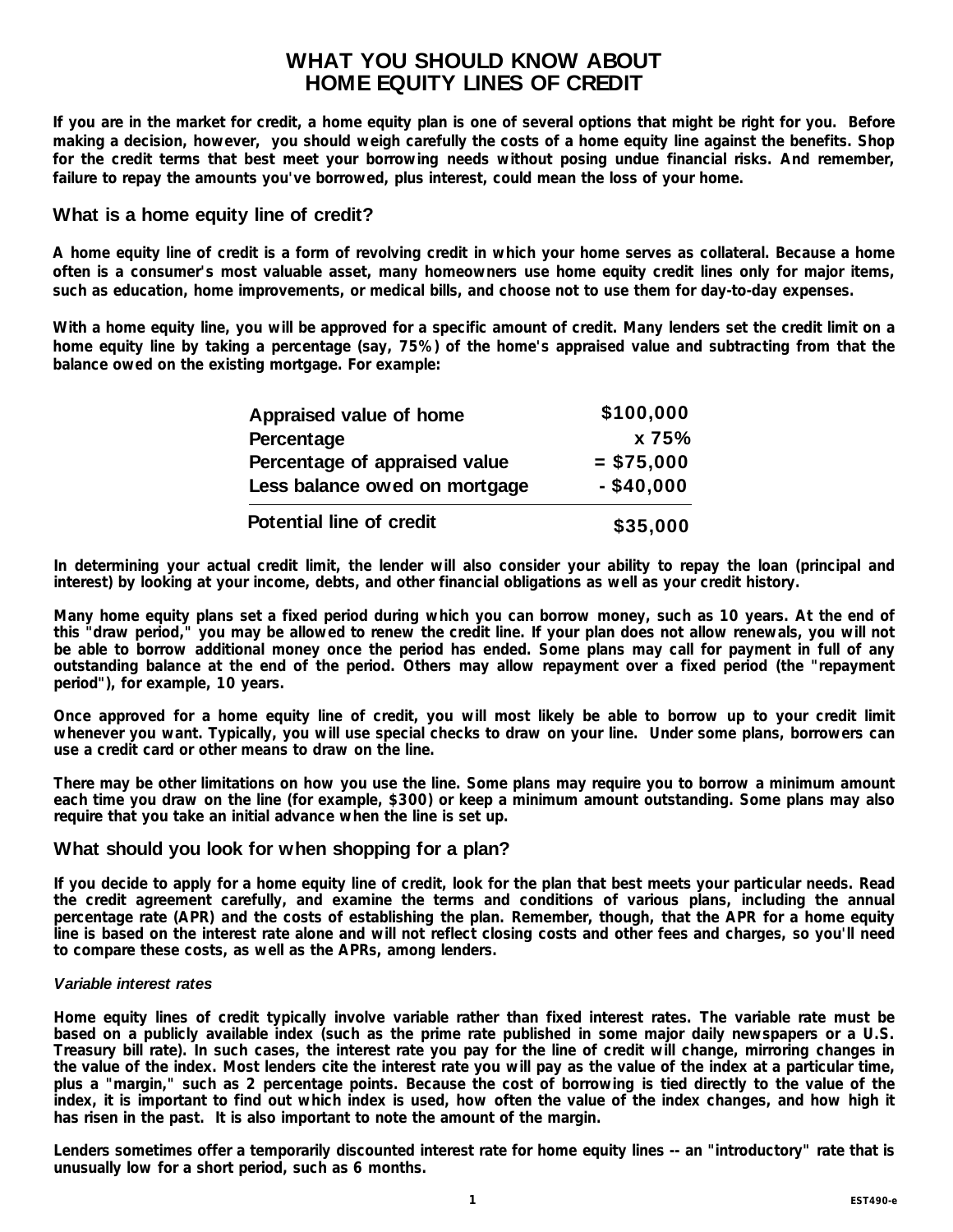Variable-rate plans secured by a dwelling must, by law, have a ceiling (or cap) on how much your interest rate may increase over the life of the plan. Some variable-rate plans limit how much your payment may increase and how **low your interest rate may fall if the index drops.** 

Some lenders allow you to convert from a variable interest rate to a fixed rate during the life of the plan, or let you **convert all or a portion of your line to a fixed-term installment loan.** 

# **Costs of establishing and maintaining a home equity line**

Many of the costs of setting up a home equity line of credit are similar to those you pay when you get a mortgage. **For example:**

- $\blacksquare$ **A fee for a property appraisal to estimate the value of your home;**
- **An application fee, which may not be refunded if you are turned down for credit;** r.
- Up-front charges, such as one or more "points" (one point equals 1 percent of the credit limit); and ×
- **Closing costs, including fees for attorneys, title search, mortgage preparation and filing, property and title insurance, and taxes.**

In addition, you may be subject to certain fees during the plan period, such as annual membership or maintenance **fees and a transaction fee every time you draw on the credit line.** 

You could find yourself paying hundreds of dollars to establish the plan. And if you were to draw only a small amount against your credit line, those initial charges would substantially increase the cost of the funds borrowed. On the other hand, because the lender's risk is lower than for other forms of credit, as your home serves as collateral, annual percentage rates for home equity lines are generally lower than rates for other types of credit. The interest you save could offset the costs of establishing and maintaining the line. Moreover, some lenders waive **some or all of the closing costs.** 

## **How will you repay your home equity plan?**

Before entering into a plan, consider how you will pay back the money you borrow. Some plans set a minimum monthly payment that includes a portion of the principal (the amount you borrow) plus accrued interest. But, unlike with typical installment loan agreements, the portion of your payment that goes toward principal may not be enough to repay the principal by the end of the term. Other plans may allow payment of *interest only* during the life of the plan, which means that you pay nothing toward the principal. If you borrow \$10,000, you will owe that **amount when the payment plan ends.** 

Regardless of the minimum required payment on your home equity line, you may choose to pay more, and many lenders offer a choice of payment options. Many consumers choose to pay down the principal regularly as they do with other loans. For example, if you use your line to buy a boat, you may want to pay it off as you would a typical **boat loan.** 

Whatever your payment arrangements during the life of the plan -- whether you pay some, a little, or none of the principal amount of the loan -- when the plan ends, you may have to pay the entire balance owed, all at once. You must be prepared to make this "balloon payment" by refinancing it with the lender, by obtaining a loan from another lender, or by some other means. If you are unable to make the balloon payment, you could lose your home.

If your plan has a variable interest rate, your monthly payments may change. Assume, for example, that you borrow \$10,000 under a plan that calls for interest-only payments. At a 10% interest rate, your monthly payments would be \$83. If the rate rises over time to 15%, your monthly payments will increase to \$125. Similarly, if you are making payments that cover interest plus some portion of the principal, your monthly payments may increase, **unless your agreement calls for keeping payments the same throughout the plan period.** 

If you sell your home, you will probably be required to pay off your home equity line in full immediately. If you are likely to sell your home in the near future, consider whether it makes sense to pay the up-front costs of setting up **a line of credit. Also keep in mind that renting your home may be prohibited under the terms of your agreement.** 

## **Lines of credit vs. traditional second mortgage loans**

If you are thinking about a home equity line of credit, you might also want to consider a traditional second mortgage loan. This type of loan provides you with a fixed amount of money, repayable over a fixed period. In most cases, the payment schedule calls for equal payments that pay off the entire loan within the loan period. You might consider a second mortgage instead of a home equity line if, for example, you need a set amount for a **specific purpose, such as an addition to your home.**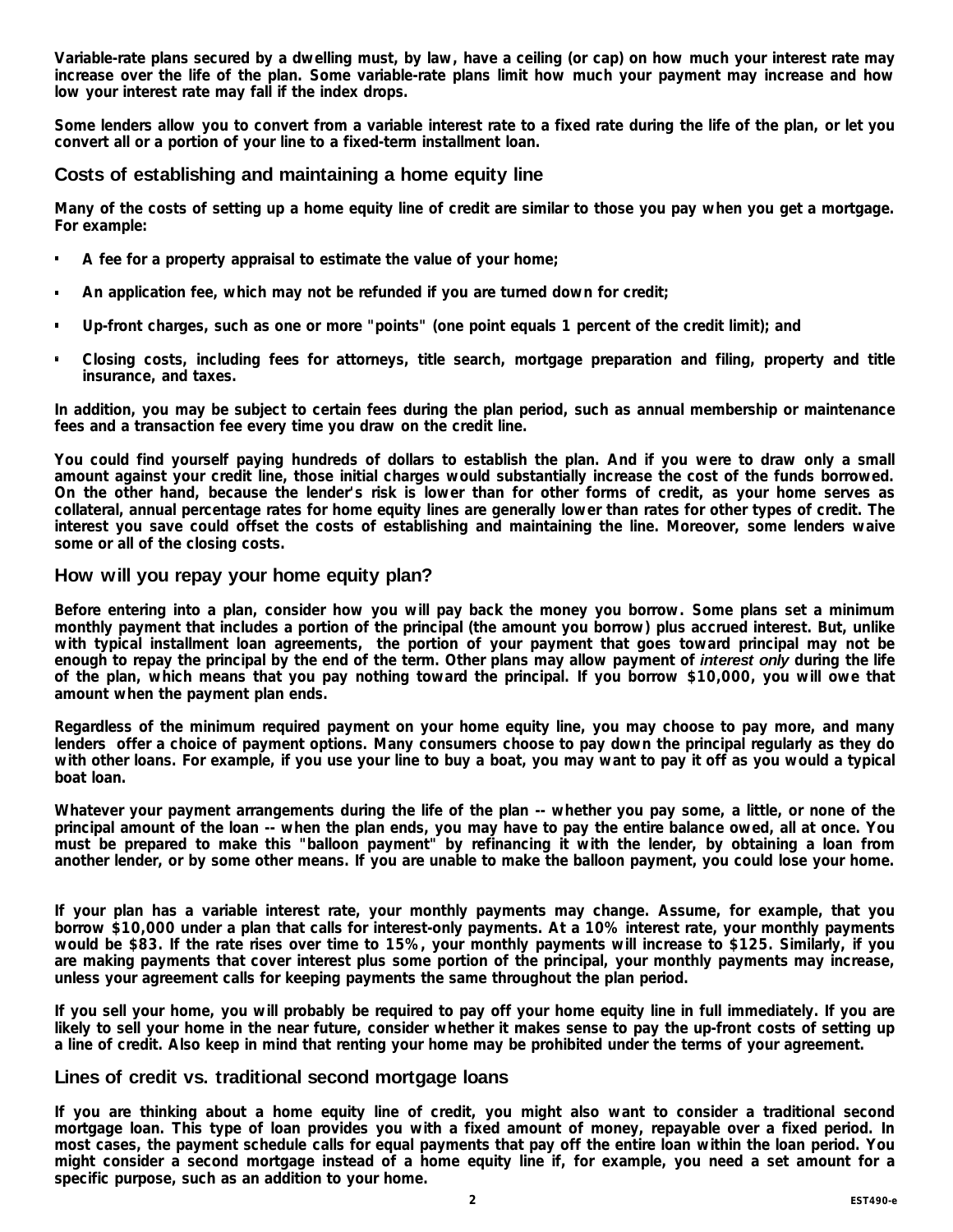In deciding which type of loan best suits your needs, consider the costs under the two alternatives. Look at both the APR and other charges. Do not, however, simply compare the APRs, because the APRs on the two types of **loans are figured differently:** 

- $\blacksquare$ The APR for a traditional second mortgage loan takes into account the interest rate charged plus points and **other finance charges.**
- $\blacksquare$ The APR for a home equity line of credit is based on the periodic interest rate alone. It does not include points **or other charges.**

#### *Disclosures from lenders*

The federal Truth in Lending Act requires lenders to disclose the important terms and costs of their home equity **plans, including the APR, miscellaneous charges, the payment terms, and information about any variable-rate** feature. And in general, neither the lender nor anyone else may charge a fee until after you have received this information. You usually get these disclosures when you receive an application form, and you will get additional disclosures before the plan is opened. If any term (other than a variable-rate feature) changes before the plan is **opened, the lender must return all fees if you decide not to enter into the plan because of the change.** 

When you open a home equity line, the transaction puts your home at risk. If the home involved is your principal dwelling, the Truth in Lending Act gives you 3 days from the day the account was opened to cancel the credit line. This right allows you to change your mind for any reason. You simply inform the lender in writing within the 3-day period. The lender must then cancel its security interest in your home and return all fees -- including any application **and appraisal fees -- paid to open the account.** 

### **What if the lender freezes or reduces your line of credit?**

Plans generally permit lenders to freeze or reduce a credit line if the value of the home "declines significantly" or, when the lender "reasonably believes" that you will be unable to make your payments due to a "material change" in **your financial circumstances. If this happens, you may want to:**

- Talk with your lender. Find out what caused the lender to freeze or reduce your credit line and what, if anything, you can do to restore it. You may be able to provide additional information to restore your line of credit, such as documentation showing that your house has retained its value or that there has not been a "material change" in your financial circumstances. You may want to get copies of your credit reports (go to the **Federal Trade Commission's website, at www.ftc.gov/freereports, for information about free copies) to make** sure all the information in them is correct. If your lender suggests getting a new appraisal, be sure you discuss **appraisal firms in advance so that you know they will accept the new appraisal as valid.**
- Shop around for another line of credit. If your lender does not want to restore your line of credit, shop around to see what other lenders have to offer. You may be able to pay off your original line of credit and take out another one. Keep in mind, however, that you may need to pay some of the same application fees you paid for **your original line of credit.**

#### **Glossary**

Annual membership or maintenance fee - An annual charge for access to a financial product such as a line of credit, **credit card, or account. The fee is charged regardless of whether or not the product is used.**

Annual percentage rate (APR) - The cost of credit, expressed as a yearly rate. For closed-end credit, such as car loans or mortgages, the APR includes the interest rate, points, broker fees, and other credit charges that the **borrower is required to pay. An APR, or an equivalent rate, is not used in leasing agreements.**

Application fee - Fees charged when you apply for a loan or other credit. These fees may include charges for **property appraisal and a credit report.**

Balloon payment - A large extra payment that may be charged at the end of a mortgage loan or lease.

Cap (interest rate) - A limit on the amount that your interest rate can increase. Two types of interest-rate caps exist. Periodic adjustment caps limit the interest-rate increase from one adjustment period to the next. Lifetime caps limit the interest-rate increase over the life of the loan. By law, all adjustable-rate mortgages have an overall **cap.**

Closing or settlement costs - Fees paid when you close (or settle) on a loan. These fees may include application **fees; title examination, abstract of title, title insurance, and property survey fees; fees for preparing deeds, mortgages, and settlement documents; attorneys' fees; recording fees; estimated costs of taxes and insurance; and** notary, appraisal, and credit report fees. Under the Real Estate Settlement Procedures Act, the borrower receives a good faith estimate of closing costs within three days of application. The good faith estimate lists each expected **cost as an amount or a range.**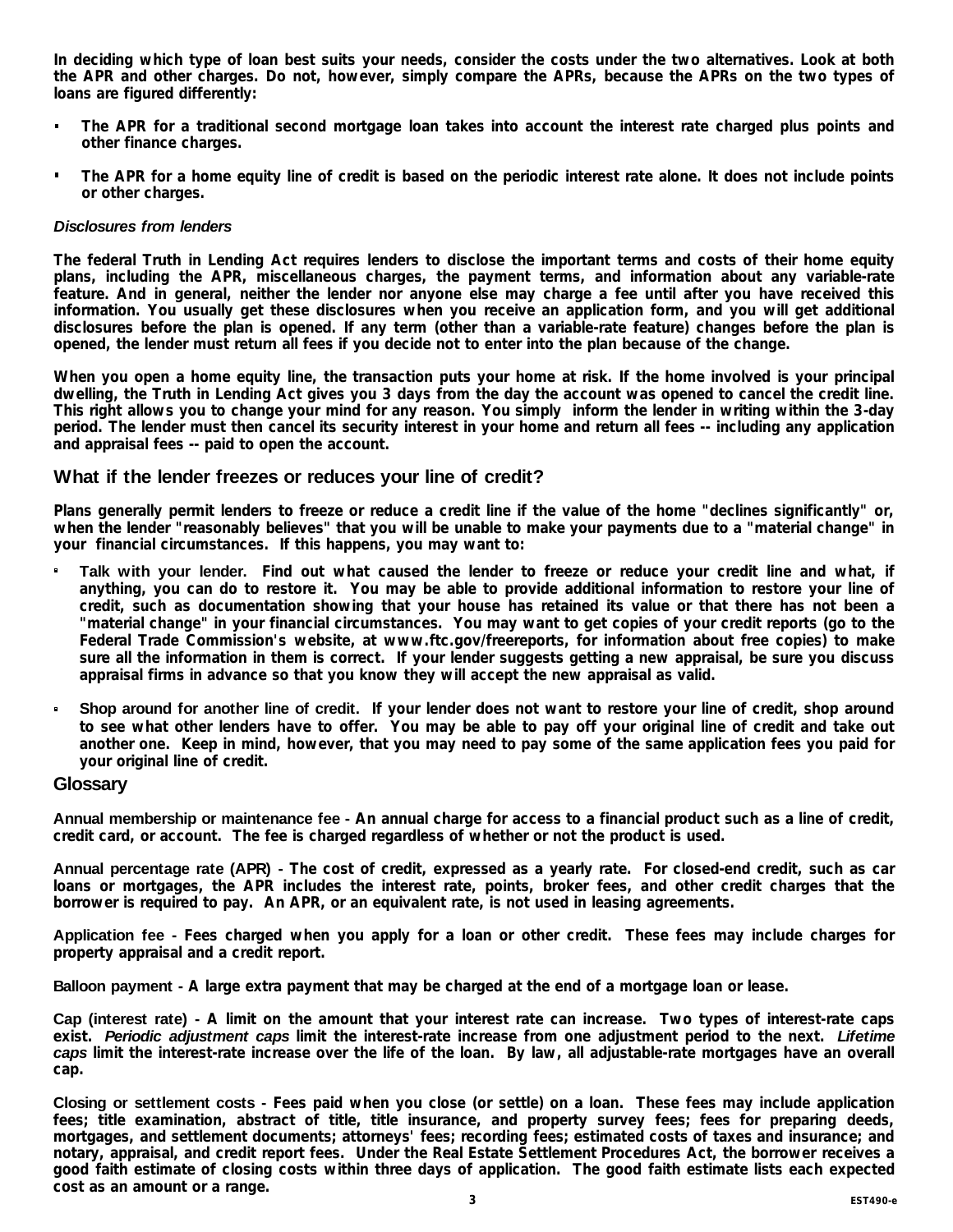Credit limit - The maximum amount that may be borrowed on a credit card or under a home equity line of credit **plan.** 

Equity - The difference between the fair market value of the home and the outstanding balance on your mortgage **plus any outstanding home equity loans.**

**Index - The economic indicator used to calculate interest-rate adjustments for adjustable-rate mortgages or other** adjustable-rate loans. The index rate can increase or decrease at any time. See also Selected Index Rates for **ARMs over an 11-year Period (www.federalreserve.gov/pubs/arms/arms\_english.htm) for examples of common indexes that have changed in the past.**

Interest rate - The percentage rate used to determine the cost of borrowing money, stated usually as a percentage **of the principal loan amount and as an annual rate.**

Margin - The number of percentage points the lender adds to the index rate to calculate the ARM interest rate at **each adjustment.**

Minimum payment - The lowest amount that you must pay (usually monthly) to keep your account in good standing. Under some plans, the minimum payment may cover interest only; under others, it may include both **principal and interest.** 

Points (also called discount points) - One point is equal to 1 percent of the principal amount of a mortgage loan. **For example, if a mortgage is \$200,000, one point equals \$2,000. Lenders frequently charge points in both fixed-rate and adjustable-rate mortgages to cover loan origination costs or to provide additional compensation to** the lender or broker. These points usually are paid at closing and may be paid by the borrower or the home seller, or may be split between them. In some cases, the money needed to pay points can be borrowed (incorporated in the loan amount), but doing so will increase the loan amount and the total costs. Discount points (also called **discount fees) are points that you voluntarily choose to pay in return for a lower interest rate.**

Security interest - If stated in your credit agreement, a creditor's, lessor's, or assignee's legal right to your property **(such as your home, stocks, or bonds) that secures payment of your obligation under the credit agreement.**

Transaction fee - Fee charged each time a withdrawal or other specified transaction is made on a line of credit, **such as a balance transfer fee or a cash advance fee.**

Variable rate - An interest rate that changes periodically in relation to an index, such as the prime rate. Payments **may increase or decrease accordingly.** 

## **Where to go for help**

For additional information or to file a complaint about a bank, savings and loan, credit union, or other financial **institution, contact one of the following federal agencies, depending on the type of institution.**

**Consumer Financial Protection Bureau (CFPB) P.O. Box 4503 Iowa City, IA 52244 (855) 411-2372 www.consumerfinance.gov Regulated Entities: Insured depository institutions and credit unions (and their affiliates) with assets greater than \$10 billion, and nondepository institutions such as mortgage originators, mortgage brokers and servicers, larger participants of other financial services products, private education loan providers, and payday lenders**

**Federal Housing Finance Agency (FHFA) Consumer Communications Constitution Center 400 7th Street, S.W. Washington, DC 20024 (202) 649-3811 www.fhfa.gov www.fhfa.gov/Default.aspx?Page=369 Regulated Entities: Fannie Mae, Freddie Mac, and the Federal Home Loan Banks**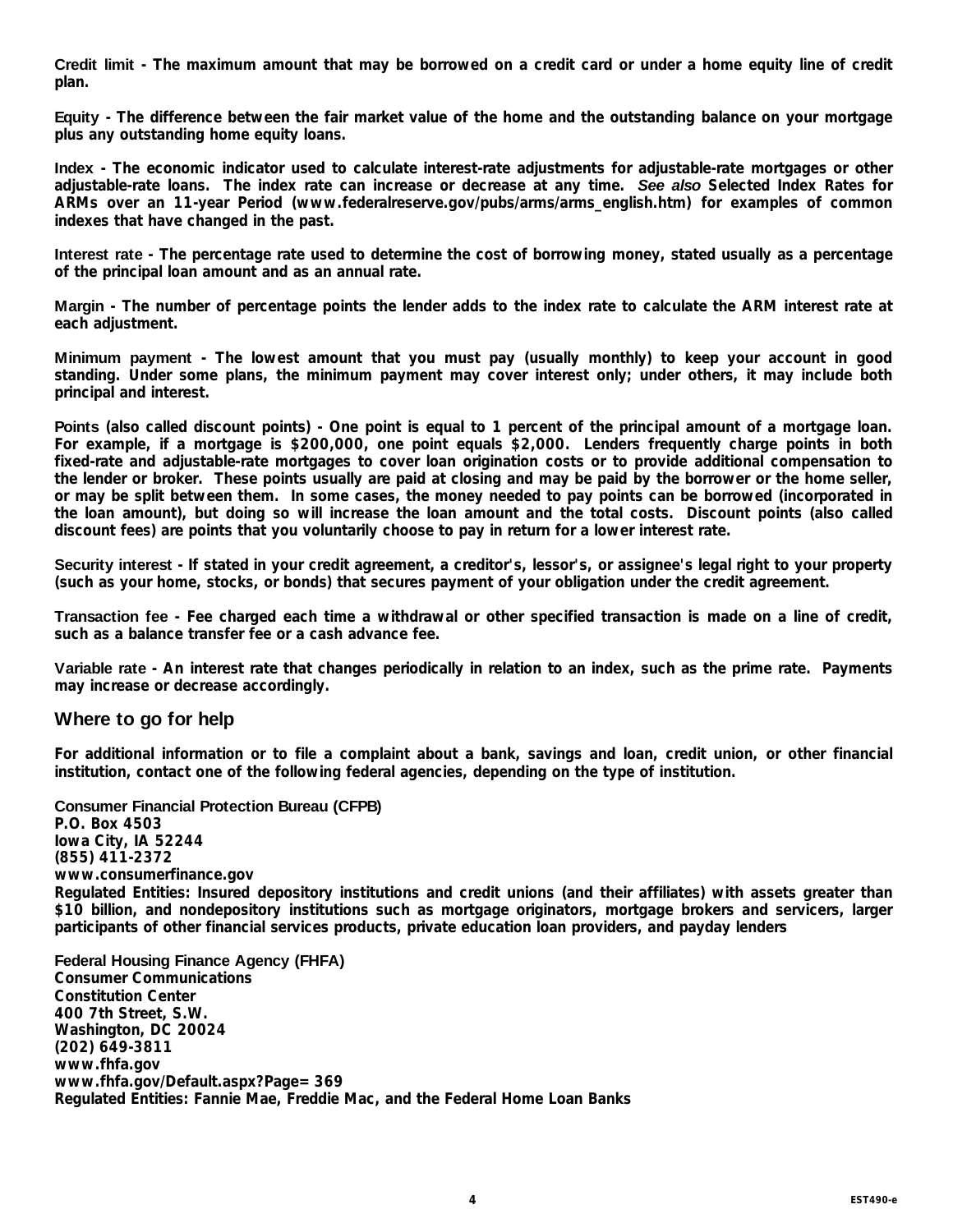**National Credit Union Administration (NCUA) Consumer Assistance 1775 Duke Street Alexandria, VA 22314-3428 (800) 755-1030 www.ncua.gov www.mycreditunion.gov Regulated Entity: Federally chartered credit unions**

**Federal Trade Commission (FTC) Consumer Response Center 600 Pennsylvania Avenue, N.W. Washington, DC 20580 (877) FTC-HELP or (877) 382-4357 www.ftc.gov www.ftc.gov/bcp Regulated Entities: Finance companies, retail stores, auto dealers, mortgage companies and other lenders, and credit bureaus**

#### **Farm Credit Administration Office of Congressional and Public Affairs 1501 Farm Credit Drive McLean, VA 22102-5090 (703) 883-4056 www.fca.gov**

**Regulated Entity: Agricultural lenders**

### **Small Business Administration (SBA)**

**Consumer Affairs 409 3rd Street, S.W. Washington, DC 20416 (800) U-ASK-SBA or (800) 827-5722 www.sba.gov Regulated Entity: Small business lenders**

### **U.S. Department of Justice (DOJ)**

**Criminal Division 950 Pennsylvania Avenue, N.W. Washington, DC 20530 (202) 514-3301 www.justice.gov/criminal Regulated Entities: Fair lending and fair housing issues**

### **Department of Housing and Urban Development (HUD)**

**Office of Fair Housing/Equal Opportunity 451 7th Street, S.W. Washington, DC 20410 (800) 669-9777 www.hud.gov/complaints Regulated Entities: Fair lending and fair housing issues**

### **More Resources**

**For more resources on mortgages and other financial topics, visit www.federalreserve.gov/consumerinfo.**